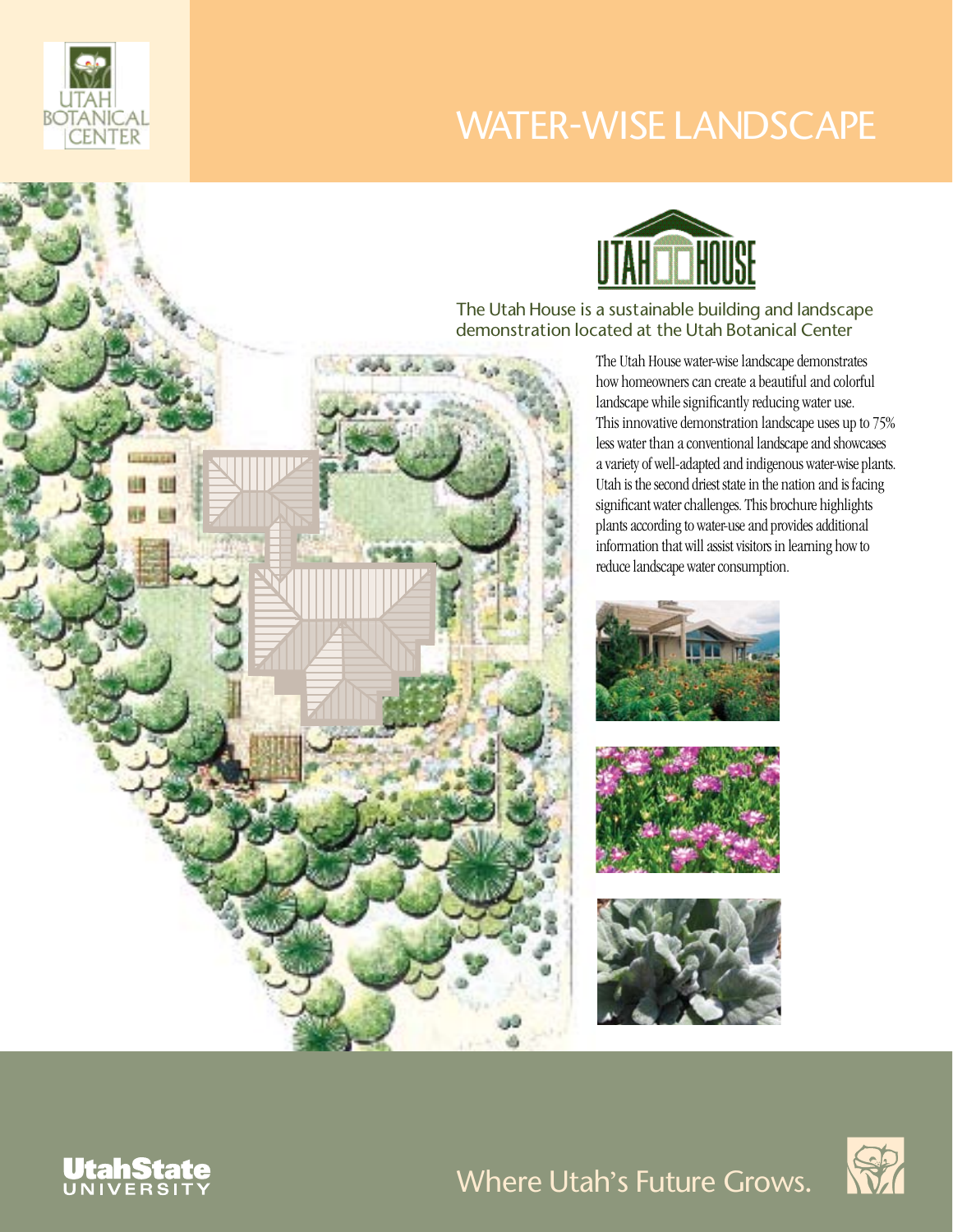

#### SYMBOLS LEGEND:

#### WATER-USE EXPOSURE REMARKS

#### $\circledast$  Very low water  $\circledast$  Full sun  $\bullet$  Attracts butterflies

- $\bullet$  Low water  $\bullet$  **Part shade**  $\bullet$  Attracts hummingbirds
	-
- 
- $\bullet$  High water
- 
- -
- 
- 
- 
- 
- 
- ◆ Moderate water <sub>\*</sub> Full shade **A** Utah native plant
- 

### Water-Use Zones

Water-wise landscaping takes advantage of the varying conditions and microclimates which exist in every landscape. Zone the landscape by grouping plants together that have similar water needs. It is important to place the right plant in the right place. Avoid planting a high water-use plant next to a low water-use plant.

Many plants from this list may be used in more than one water-use zone. Site-specific soils will affect water-use. Clay soils will require less water, while sandy soils may require more water.

 $\&$  – Very Low Water: This is the lowest water-use zone in a water-wise landscape and will provide the greatest water savings when compared to conventional landscaping. Plants generally need no additional water once established. Supplemental water may be necessary during extreme drought conditions.

– Low Water: Plants used in this zone need more water than natural precipitation. Approximately ½" water added once or twice a month should be sufficient. This amount may vary from site to site. Careful selection of a "low-volume" irrigation system will conserve large amounts of water.

– Moderate Water: Plants generally need approximately ¾" water added once a week. This is more than the low water-use plants but still 50% less than most conventional landscapes.

 – High Water: This zone should be kept small and functional in size. It could be considered a mini-oasis and is best used when incorporated carefully into your landscape design. Kentucky bluegrass lawn is generally the primary plant used in this zone. Approximately ½" water added 3 times a week is necessary.

## Very Low Water-Use Zone

*Plants generally need no additional water once established.* 

| Trees:               |                        |             |
|----------------------|------------------------|-------------|
| Celtis reticulata    | Netleaf Hackberry      | ⇔‡⊗∆∎       |
| Juniperus scopulorum | Rocky Mountain Juniper | <b>¤00∎</b> |
| Pinus edulis         | <b>Pinyon Pine</b>     | <b>¤00L</b> |
| Quercus gambelii     | Gamble Oak             | O           |
|                      |                        |             |

#### Very Low Water-Use Zone Shrubs:

| Artemisia frigida                | <b>Fringed Sagebrush</b>    | <b>¤⊘∆L</b>         |
|----------------------------------|-----------------------------|---------------------|
| Artemisia tridentata             | <b>Big Sagebrush</b>        | <b>¤00L</b>         |
| Cercocarpus ledifolius           | Curl-leaf Mountain Mahogany | <b>¤00L</b>         |
| Chrysothamnus nauseosus          | Rubber Rabbitbrush          | $\circ \circ \circ$ |
| Chrysothamnus viscidiflorus      | <b>Yellow Rabbitbrush</b>   | O                   |
| Rhus glabra                      | Smooth Sumac                | <b>¤00L</b>         |
| Rhus trilobata                   | Threeleaf Sumac             | <b>☆☆ØO■</b>        |
| <b>Perennials</b>                |                             |                     |
| Achillea millefolium 'Moonshine' | <b>Moonshine Yarrow</b>     | 900                 |
| Berlandiera lyrata               | Chocolate Flower            | 400                 |
| Linum lewisii                    | <b>Blue Flax</b>            | <b>OOWE</b>         |

### Low Water-Use Zone

*Plants generally need ½" water added once or twice a month.*

| Irees:                                 |                                       |                |
|----------------------------------------|---------------------------------------|----------------|
| Acer ginnala 'Flame'                   | Flame Amur Maple                      | ⇔‡⊱∆≙          |
| Acer ginnala 'Bailey'                  | <b>Bailey Compact Amur Maple</b>      | ⇔₩∆≙           |
| Acer grandidentatum                    | <b>Bigtooth Maple</b>                 | <b>⇔‡∆∆∎</b>   |
| Koelreuteria paniculata                | Golden Raintree                       | ⇔‡∆∆           |
| Pinus flexilis Vanderwolfes'           | Vanderwolfes Limber Pine              | 400            |
| Pinus heldrichii 'Leucodermis'         | Bosnian Redcone Pine                  | 004            |
| Pinus leucodermis 'Green Bun'          | Green Bun Dwarf Redcone Pine          | ¤00            |
| Pinus nigra                            | Austrian Pine                         | **04           |
| Prunus virginiana                      | Chokecherry                           | <b>¤∆∆≞</b>    |
| Quercus macrocarpa                     | Bur Oak                               | 400            |
| Shrubs:                                |                                       |                |
| Amelanchier alnifolia 'Saskatoon'      | Saskatoon Serviceberry                | ۵۵             |
| Amelanchier alnifolia                  | Regent Serviceberry                   | ۵۵             |
| Caryopteris x clandonensis 'Blue Mist' | <b>Bluemist Spirea</b>                | <b>O4#0</b>    |
| Cercocarpus montanus                   | Alderleaf Mountain Mahogany           | ¤∆∎            |
| Chamaebatiaria millefolium             | Fernbush                              | ⇔⇒△▲           |
| Cotinus coggygria                      | Smoketree                             | ΩΩ             |
| Forestiera neomexicana                 | New Mexican Privet                    | ು∆∎            |
| Juniperus horizontalis 'Blue Chip'     | <b>Blue Chip Creeping Juniper</b>     | ధ∆             |
| Juniperus sabina 'Calgary Carpet'      | Calgary Carpet Juniper                | ۵۵             |
| Juniperus squamata 'Blue Star'         | <b>Blue Star Juniper</b>              | 100#           |
| Philidelphus lewisii                   | Lewis Mockorange                      | <b>¤⋭∆</b>     |
| Prunus cistena                         | Purpleleaf Sandcherry                 | <b>¤00</b>     |
| Pinus mugo 'Slowmound'                 | Slowmound Mugo Pine                   | ₩00            |
| Rhus aromatica 'Gro-Low'               | <b>Gro-Low Sumac</b>                  | <b>¤‡∆</b>     |
| Ribes alpinium                         | Alpine Currant                        | ⇔⇔帯へ           |
| Sheperdia argentea                     | Silver Buffaloberry                   | <b>¤∆∆≞</b>    |
| Rosa woodsii                           | Woods Rose                            | <b>☆ ☆ △●■</b> |
| Viburnum trilobum                      | American Cranberrybush Viburnum ☆ #00 |                |
| <b>Groundcovers:</b>                   |                                       |                |
| Arctostaphylos uva-ursi                | Bearberry or Kinnikinnick             | <b>₩☆◇△▲</b>   |
| Ceratostigma plumbaginoides            | Hardy Plumbago                        |                |
| Mahonia repens                         | Creeping Oregon Grape                 | ☆☆米○○▲         |
| Sedum kamtschaticum                    | Russian Stonecrop                     | ⇔‡∆∆           |
| Sedum spurium                          | Dragon's Blood Stonecrop              | <b>¤‡00</b>    |
| Sedum spurium 'Tricolor'               | Variegated Stonecrop                  | ¤‡∆4           |
| Thymus praecox 'Coccineus'             | Red Creeping Thyme                    | <b>COOW</b>    |
| Thymus pseudolanuginosus               | Woolly Thyme                          | 400            |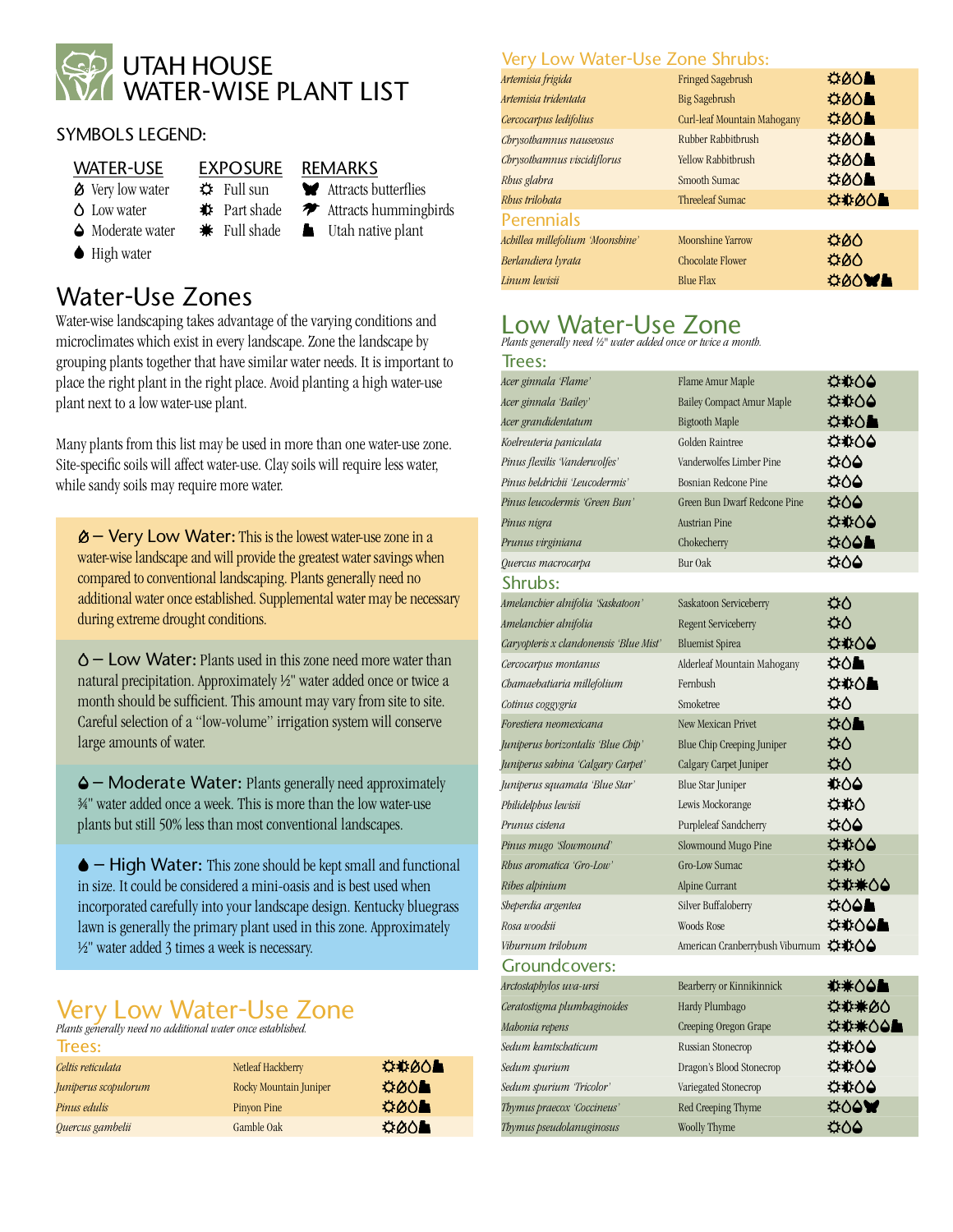#### Ornamental Grasses:

| Calamagrostis x acutiflora 'Avalanche'                                      | <b>Feather Reed Grass</b>          | <b>⇔#00</b>         |
|-----------------------------------------------------------------------------|------------------------------------|---------------------|
| Calamagrostis x acutiflora 'Karl Foerster' Karl Foerster Feather Reed Grass |                                    | <b>⇔∆4</b>          |
| Festuca glauca 'Sea Urchin'                                                 | Sea Urchin Blue Fescue             | <b>¢#00</b>         |
| Miscanthus sinensis 'Yaku Jima'                                             | Yaku Jima Maidenhair Grass         | <b>⇔#00</b>         |
| Pennisetum alopecuroides                                                    | <b>Fountain Grass</b>              | <b>¢60</b>          |
| Grasses:                                                                    |                                    |                     |
| Bouteloa gracilis                                                           | <b>Blue Grama Grass</b>            | <b>¢00L</b>         |
| Perennials:                                                                 |                                    |                     |
| Achillea millefolium 'Moonshine'                                            | Moonshine Yarrow                   | <b>¤00</b>          |
| Agastache x 'Desert Sunrise'                                                | Hybrid Hummingbird Mint            | <b>₩007</b>         |
| Agastache rupestris                                                         | <b>Licorice Mint</b>               | <b>⇔‡∆≁</b>         |
| Anacyclus depressus                                                         | Mount Atlas Daisy                  | Φ٥                  |
| Artemisia ludoviciana 'Silver King'                                         | White Sage                         | ۵۵                  |
| Artemisia schmidtiana 'Silver Mound'                                        | Silver Mound Wormwood              | <b>⇔∆4</b>          |
| Artemisia versicolor 'Sea Foam'                                             | Sea Foam Artemisia                 | <b>⇔#00</b>         |
| Artemisia x 'Powis Castle'                                                  | Powis Castle Silver Sage           | ۵۵                  |
| Asclepias tuberosa                                                          | Orange Butterfly Weed              | <b>\$00071</b><br>٠ |
| Aster novae-angliae 'Purple Dome'                                           | Purple Dome New England Aster      | <b>₩60</b>          |
| Aubrieta deltoidea 'Rocky's Purple'                                         | Rocky's Purple Aubrieta            | <b>⇔#00</b>         |
| Berlandiera lyrata                                                          | Chocolate Flower                   | #00                 |
| Callirboe involucrata                                                       | Poppy Mallow                       | ۵۵                  |
| Centaurea montana 'Blue'                                                    | Mountain Blue Cornflower           | <b>⇔∆₩</b>          |
| Centranthus ruber                                                           | Jupiter's Beard                    | <b>⇔‡∆ó¥</b>        |
| Coreopsis grandiflora 'Mayfield Giant'                                      | Mayfield Giant Tickseed            | ⇔∆₩                 |
| Coreopsis grandiflora 'Sun Ray'                                             | Sun Ray Tickseed                   | ⇔∆ê₩                |
| Coreopsis verticillata 'Moonbeam'                                           | Threadleaf Tickseed                | ⇔∆₩                 |
| Cytisus purgans                                                             | Spanish Gold Hardy Broom           | <b>⇔‡</b> ≵∆        |
| Delosperma cooperi                                                          | Hardy Pink Ice Plant               | ۵Φ                  |
| Dianthus gratianopolitanus 'Fire Witch'                                     | Fire Witch Dianthus                | **0W                |
| Eriogonum umbellatum                                                        | Sulfur-flower Buckwheat            | ۵۵                  |
| Gaillardia aristata 'Burgundy'                                              | <b>Burgundy Blanket Flower</b>     | <b>₩60</b>          |
| Gaillardia aristata 'Baby Cole'                                             | Baby Cole Blanket Flower           | <b>₩60</b>          |
| Gaillardia aristata 'Goblin'                                                | <b>Goblin Blanket Flower</b>       | <b>∰∆₩</b>          |
| Guara lindheimeri                                                           | Whirling Butterflies               | *** 0W              |
| Guara 'Siskiyou Pink'                                                       | Siskiyou Pink Whirling Butterflies | **0W                |
| Helianthemum nummularium 'Cheviot' Cheviot Rockrose                         |                                    | ۵۵                  |
| Helianthemum 'Primrose Yellow'                                              | <b>Yellow Rockrose</b>             | ۵۵                  |
| Iris pallida 'Albo Variegata'                                               | Variegated Sweet Iris              | ۵۵                  |
| Iris pallida 'Aureo Variegata'                                              | Gold Variegated Sweet Iris         | Ω⊅                  |
| Lavendula angustifolia                                                      | Hidcote English Lavender           | <b>⇔≉∆</b>          |
| Liatris spicata                                                             | Gayfeather                         | <b>₩60</b>          |
| Linum lewisii                                                               | <b>Blue Flax</b>                   | Ö0Ó₩L               |
| Marrubium rotundifolia                                                      | Silver Edged Horehound             | Ω⊅                  |
| Mirabilis multiflora                                                        | Showy Four o'Clock                 | <b>⇔∧≁⊾</b>         |
| Nepeta x faassenii 'Blue Wonder'                                            | <b>Blue Catmint</b>                | <b>*****</b>        |
| Oenothera missouriensis 'Ozark Sundrops'                                    | Ozark Sundrops Eve. Primrose       | <b>⇔‡</b> o         |
| Origanum libanoticum                                                        | Hopflower Oregano                  | <b>⇔‡</b> o         |
| Penstemon eatonii                                                           | Firecracker Penstemon              | <b>⇔∧? L</b>        |
| Penstemon grandiflorus 'Prairie Jewel'                                      | Prairie Jewel Penstemon            | <b>¤00</b>          |
| Penstemon x mexicali 'Pikes Peak Purple'                                    | Pikes Peak Purple Penstemon        | <b>⇔</b> ⊅∆⊅        |
| Penstemon x mexicali 'Red Rocks'                                            | Red Rocks Penstemon                | <b>⇔‡∆∂≁</b>        |
| Penstemon pinifolius                                                        | Pineleaf Penstemon                 | <b>⇔‡∆⊝≁</b>        |
| Penstemon pinifolius 'Mersea Yellow'                                        | Yellow Pineleaf Penstemon          | <b>⇔‡∆⊜≁</b>        |

| Penstemon strictus                    | Rocky Mountain Penstemon                | <b>⇔∆L</b>   |
|---------------------------------------|-----------------------------------------|--------------|
| Perovskia atriplicifolia              | Russian Sage                            | ధ∆           |
| Rudbeckia fulgida 'Goldsturm'         | <b>Black Eyed Susan</b>                 | <b>⇔∆₩</b>   |
| Salvia argentea                       | Elephant Ear Silver Sage                | <b>¤00</b>   |
| Salvia greggii                        | Furman's Red Sage                       | <b>⇔‡∆∆≁</b> |
| Salvia nemorosa 'East Friesland'      | East Friesland Meadow Sage              | <b>¢00₩</b>  |
| Salvia nemorosa 'May Night'           | May Night Meadow Sage                   | <b>¢00₩</b>  |
| Salvia officinalis 'Tricolor'         | Tricolor Sage                           | చ∆∆          |
| Santolina chamaecyparissus 'virens'   | Green Santolina                         | ₩∆           |
| Scabiosa columbaria 'Butterfly Blue'  | <b>Butterfly Blue Pincushion Flower</b> | ***00W       |
| Sedum spectabilis 'Autumn Joy'        | Autumn Joy Sedum                        | <b>¢#00</b>  |
| Sedum x hybrid 'Matrona'              | Matrona Sedum                           | ⇔‡∆∆         |
| Tanacetum densum 'amani'              | Partridge Feather                       | ۵⊅           |
| Veronica liwanensis                   | Turkish Speedwell                       | <b>⇔#∆0</b>  |
| Zauschneria garrettii 'Orange Carpet' | Or. Carpet Fire Chalice                 | <b>⇔©⊝≇</b>  |

## Moderate Water-Use Zone *Plants generally need ¾" water added once a week.*

| Trees:                                               |                                  |                |
|------------------------------------------------------|----------------------------------|----------------|
| Acer ginnala 'Bailey'                                | <b>Bailey Compact Amur Maple</b> | <b>⇔⊅∆4</b>    |
| Malus 'Braeburn'                                     | Braeburn Apple                   | 4≎             |
| Malus 'Fuji'                                         | Red Fuji Apple                   | ద≙             |
| Shrubs:                                              |                                  |                |
| Cornus alba, Argenteo Marginata<br>(Elegantissima)   | Variegated Tartarian Dogwood     | ⇔載台            |
| Daphne burkwoodii 'Carol Mackie'                     | Carol Mackie Daphne              | <b>⇔#4</b>     |
| Juniperus squamata 'Blue Star'                       | <b>Blue Star Juniper</b>         | ‡≵∆4           |
| Mahonia aquifolium 'Compacta'                        | Compact Oregon Grape             | <b>⇔#∆0</b>    |
| Groundcovers:                                        |                                  |                |
| Arctostaphylos uva-ursi                              | Bearberry or Kinnikinnick        | <b>排米△△▲</b>   |
| Mahonia repens                                       | Creeping Oregon Grape            | <b>排米△△▲</b>   |
| Vines:                                               |                                  |                |
| Akebia quinata 'Shiro Bana'                          | Shiro Bana Akebia                | <b>¢#00</b>    |
| Campsis radicans 'Flamenco'                          | Scarlet Trumpet Vine             | <b>⇔⋭</b> Òê₩≉ |
| Campsis radicans 'Flava'                             | <b>Yellow Trumpet Vine</b>       | <b>⇔⋭</b> ○♦₩≉ |
| Campsis x tagliabuana 'Madame Galen' Trumpet Creeper |                                  | <b>☆☆○○₩?</b>  |
| Clematis 'Royalty'                                   | Large Flowered Hybrid Clematis   | <b>O#O</b>     |
| Clematis alpina 'Constance'                          | Clematis                         | <b>⇔#4</b>     |
| Vitis 'Interlaken'                                   | Interlaken Grape                 | <b>¢60</b>     |
| Vitis labrusca 'Suffolk'                             | Suffolk Grape                    | <b>¤00</b>     |
| Perennials:                                          |                                  |                |
| Heuchera sanguinea 'Splendins'                       | Splendins Coral Bells            | ₩*00           |

## High Water-Use Zone *Plants generally need ½" water added three times a week.*

| <b>Turf Grass:</b> |  |
|--------------------|--|
| Poa pratensis      |  |

| Poa pratensis | <b>Kentucky Bluegrass</b> | ⇔粒● |  |
|---------------|---------------------------|-----|--|
|               |                           |     |  |